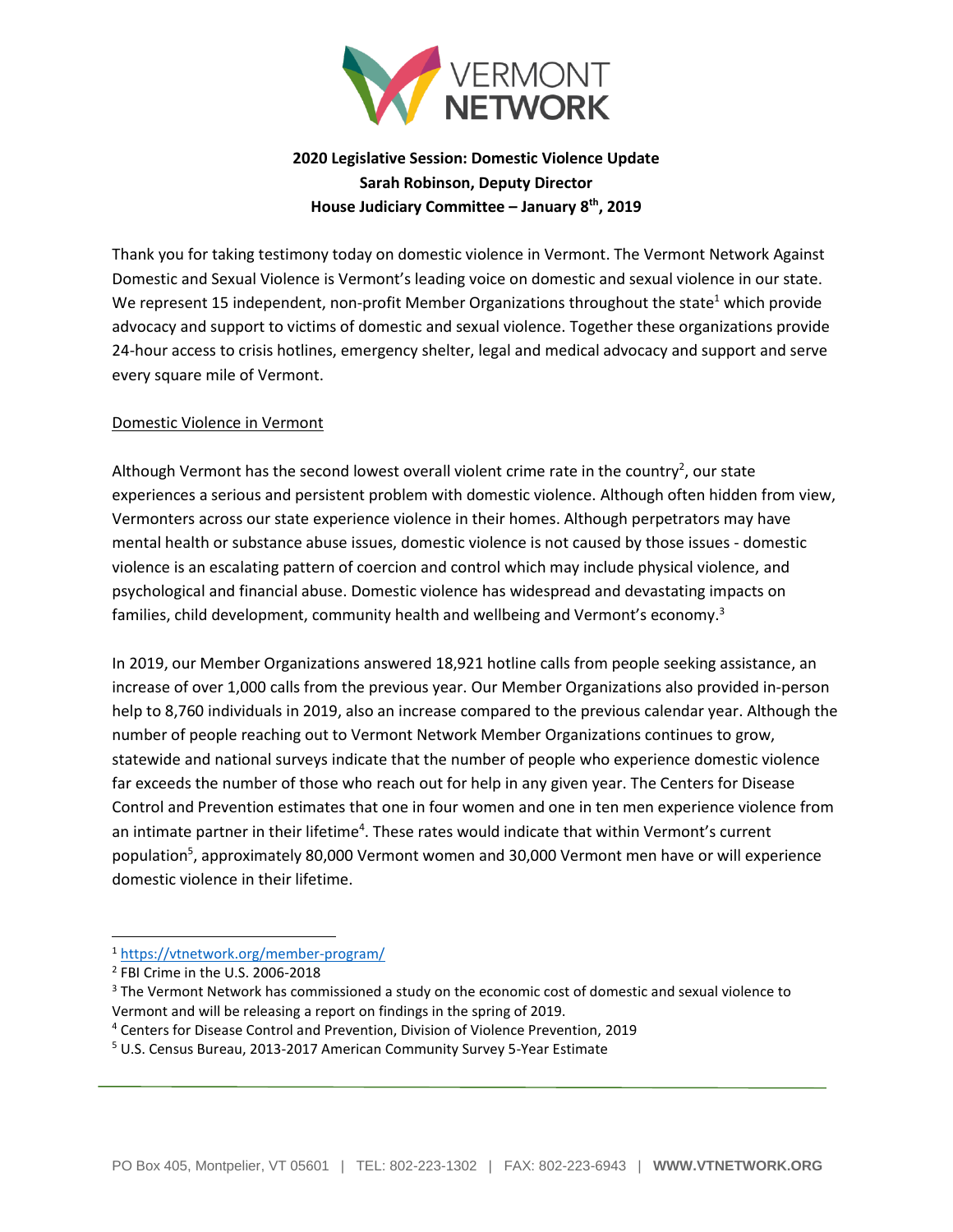

## Domestic Violence Homicide

Domestic violence in its most severe forms continues to be a major challenge to Vermont. The number of felony domestic violence cases in Vermont continues to grow. Over the past ten years, felony domestic violence charges have increased 47%<sup>6</sup>, indicating that severe physical violence is one key characteristic of the domestic violence problem in Vermont. Of concern is Vermont's persistent and high rate of domestic violence homicide. Since 1994, half of all homicides in Vermont have been domestic violence related. A recent report from the Violence Policy Center ranks Vermont 8<sup>th</sup> in the nation in our rate of females murdered by males.<sup>7</sup> This annual report analyzes femicide data, including the relationship between the victims and the responsible party. Because Vermont's homicide numbers are comparatively small, our national ranking has varied widely year to year, but Vermont has been in the top 10 ranked states twice in the past five years.

## Deadly Relationship between Firearms and Domestic Violence

There is a deadly relationship between firearms and domestic violence homicide in our state. Firearms are the most commonly used weapons in domestic violence homicides in Vermont, and the majority of those homicides include use of a firearm. The rate of firearms usage in domestic violence related murder-suicides is higher still, at 75%.<sup>8</sup>

In order to address this deadly relationship, last year Vermont applied for the Domestic Violence Homicide Prevention Technical Assistance Project. We were selected as one of five sites across the country to participate. This national project is a collaboration of the National Resource Center on Domestic Violence and Firearms and the National Council of Juvenile and Family Court Judges. The primary project partners in Vermont include the Vermont Network, the Vermont Attorney General's Office, the Vermont Judiciary and the Vermont State Police. The goals of the project include assessing the issues related to domestic violence and firearms in Vermont, providing intensive technical assistance from an array of national experts on areas of focus, and disseminating model policies and lessons learned from elsewhere in the country. To date, the project conducted a survey to identify key issues related to domestic violence and firearms in Vermont, hosted a kick-off meeting with over 50 project partners, and identified key areas of focus for the length of the project.

<sup>6</sup> Vermont Judiciary Annual Statistical Report for FY17, p. 27.

<sup>7</sup> Violence Policy Center, *When Men Murder Women*, September 2019

<sup>8</sup> 2018 Vermont Fatality Review Commission Report